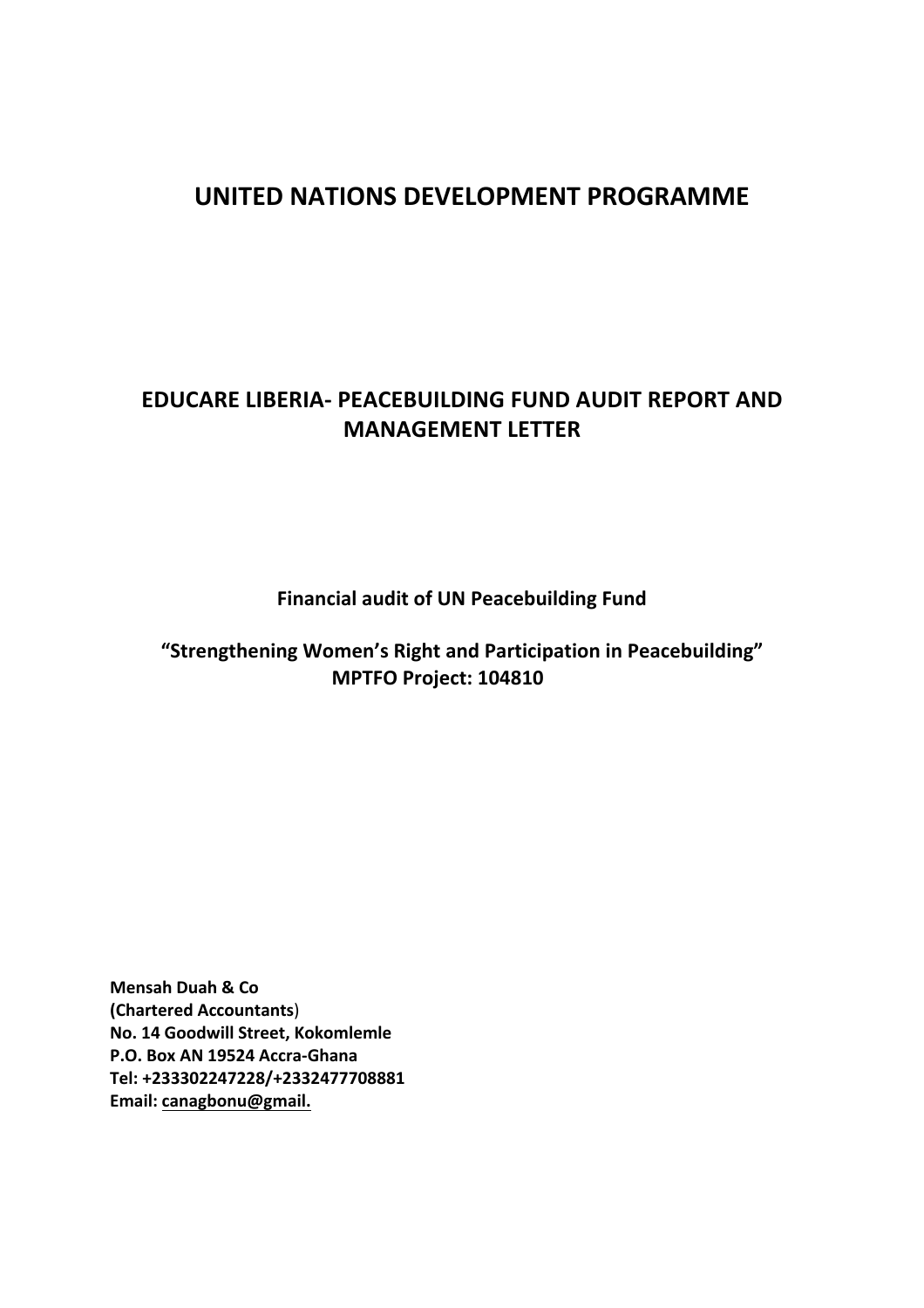## **CONTENTS**

PAGE

2

| SUMMARY |                                                            |    |
|---------|------------------------------------------------------------|----|
| 1       | <b>General Information</b>                                 | 4  |
| 1.1     | <b>Background</b>                                          | 4  |
| 1.2     | <b>Audit Objectives and Scope</b>                          | 4  |
| 1.3.2   | <b>Summary of audit results</b>                            | 5  |
| 1.3.3   | <b>Status of Prior Year Audit Recommendations</b>          | 5  |
| 1.3.4   | <b>Summary of Management comments</b>                      | 5  |
| 2.0     | <b>Independent Auditor's Report</b>                        | 6  |
| 2.1     | <b>Statement of Expenses</b>                               | 8  |
| 2.2     | <b>Notes to Statement of Expenses</b>                      | 9  |
| 3.0     | <b>Independent Auditor's report on Statement of Assets</b> | 10 |
| 3.1     | <b>Statement of Asset and Equipment</b>                    |    |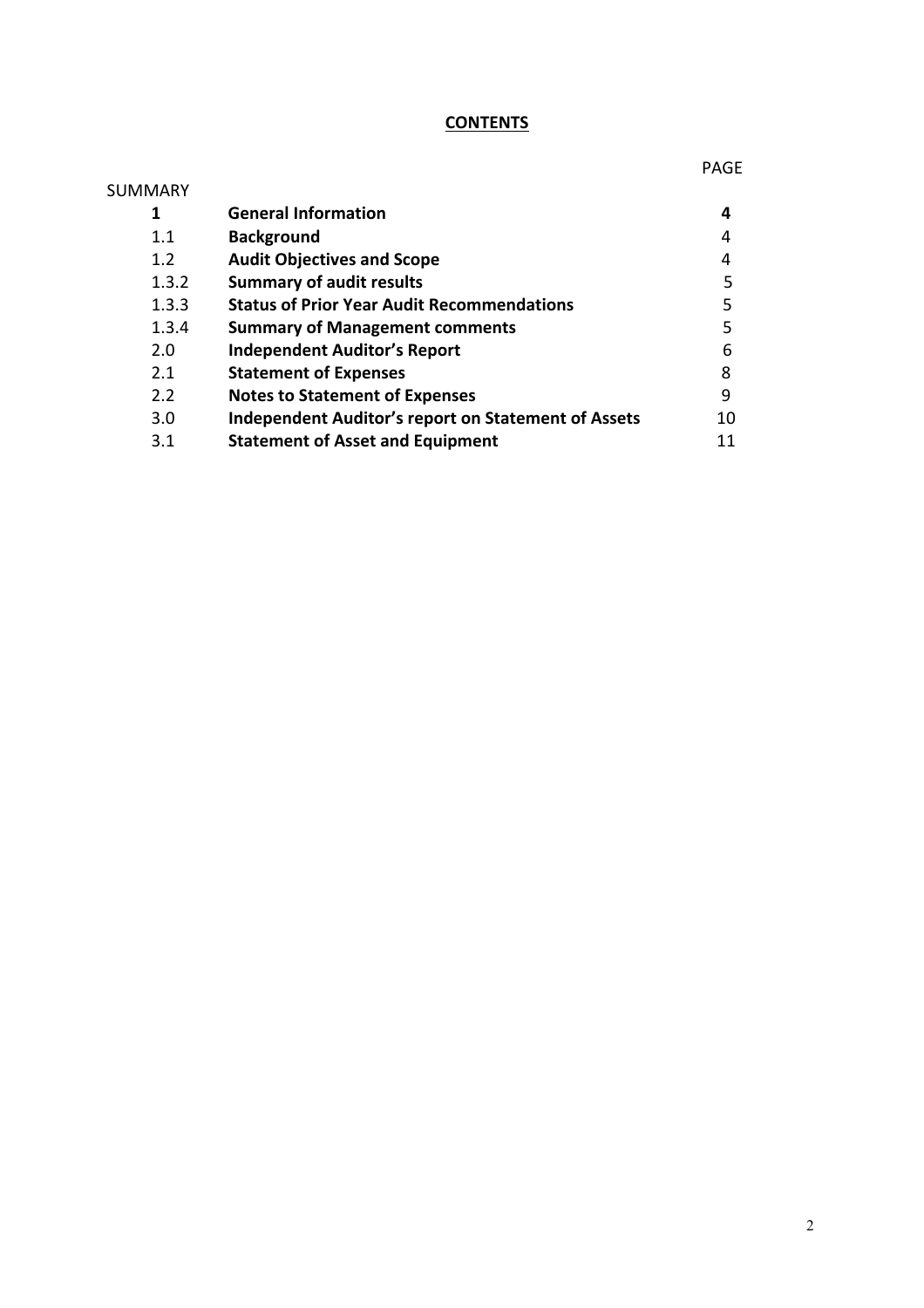### **1. GENERAL INFORMATION**

## **1.1. Background**

The United Nations Development Programme, is a subsidiary organ of the United Nations established by the General Assembly of the United Nations. The Peace Building Fund has been developed and established by the United Nations, General Assembly to support peace building efforts in conflict areas across the world. The project of "Strengthening Women's Rights and Participation on Peacebuilding" in Liberia focused on the role of women in the conflict prone provinces as a result of extractive industry activities and or large scale agricultural use of natural resources and land. This targeted 23 counties in Liberia.

EDUCARE Liberia is a Non-Governmental-Organization that promotes community development with a special focus on the economic empowerment of women. EDUCARE has worked with several development partners to promote economic development in deprived communities and empower economically the vulnerable members of poor communities in Liberia. 

## **1.2.** Audit Objectives and Scope

The purpose of the audit was to express an opinion on the project's financial statements including: 

- Whether the statement of expenditure presents fairly the expenditure reported by the project from 1 April 2017 to 30 September 2018 in accordance with UNDP accounting policies and that the expenditures incurred are: (i) in conformity with the approved project budgets; (ii) for the approved purposes of the project; (iii) in compliance with the relevant regulations and rules, policies and procedures of the Government or UN and (iv) supported by properly approved vouchers and other supporting documents.
- Whether the issues raised in the prior year's audit that had resulted in a modified audit opinion on the UNDP PBF Project Financial Statement have been properly addressed with conclusive actions.
- Whether the statement of cash balances presents fairly the value and existence of the cash held by the project as at 30 September 2018, where a dedicated bank account for the project has been established and/or the project holds petty cash.

Our Terms of Reference also stated that a management letter should be attached to the audit report and cover the following topics / issues:

- A general review of a project's progress and timeliness in relation to progress milestones and the planned completion date;
- An assessment of a project's internal control system with equal emphasis on: (i) the effectiveness of the system in providing the project management with useful and timely information for the proper management of the project; and (ii) the general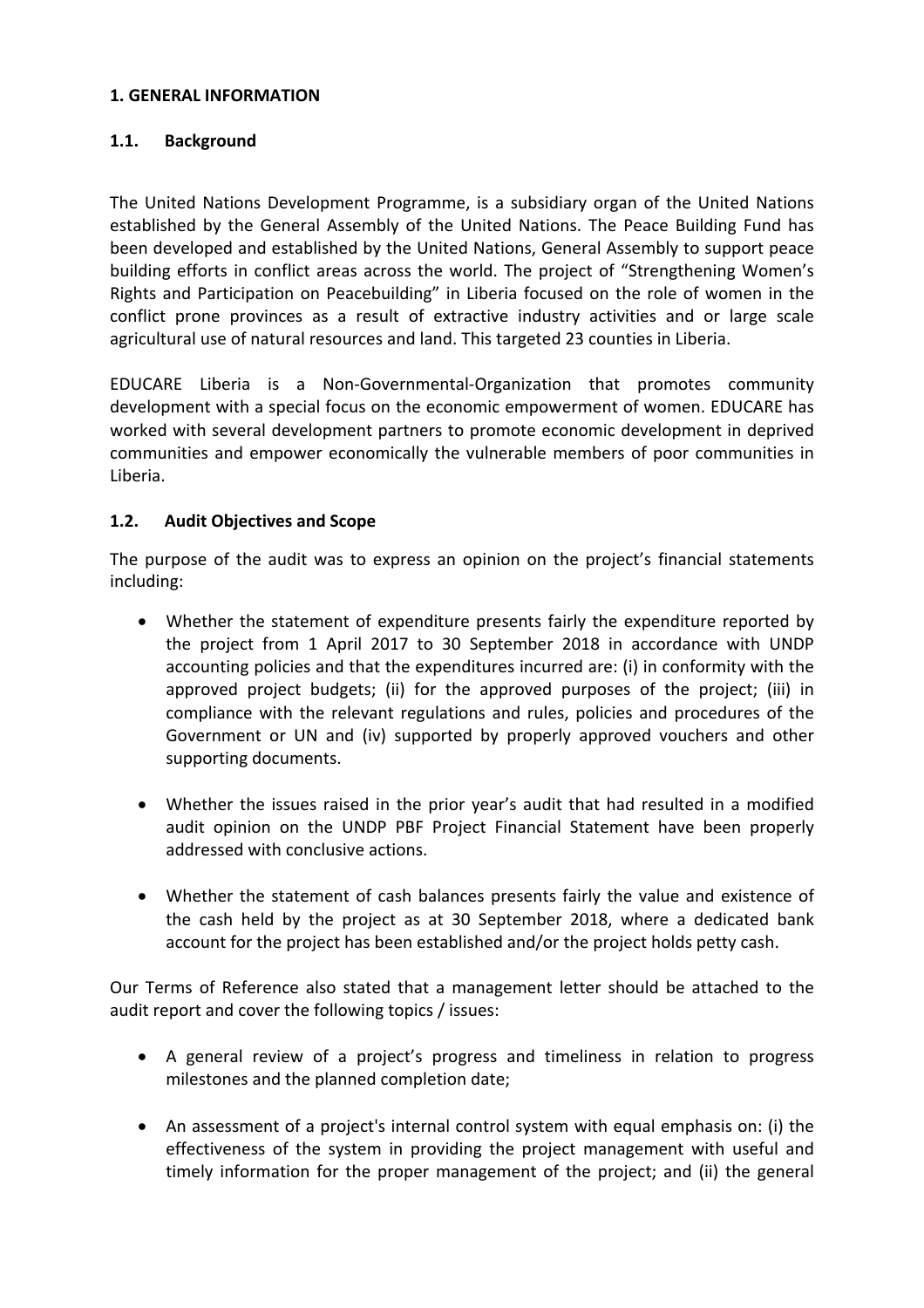effectiveness of the internal control system in protecting the assets and resources of the project;

• A description of any specific internal control weaknesses noted in the financial management of the project and recommendations to resolve/eliminate the weaknesses. 

The scope of audit services was in accordance with International Standards on Auditing (ISAs) and covered the overall management of the project's implementation, monitoring and supervision. The audit work included the review of work plans, progress reports, project resources, project budgets, project expenditure, project delivery, recruitment, operational and financial closing of projects (if applicable) and disposal or transfer of assets. To this effect, the scope of the audit covered the following areas where they related to the project:

## **Human resources**

The competitiveness, transparency and effectiveness of the recruitment and hiring of personnel and including performance appraisal, attendance control, calculation of salaries and entitlements, payroll preparation and payment, and management of personnel records.

## **Finance**

The adequacy of the accounting and financial operations and reporting systems. These include budget control, cash management, certification and approving authority, receipt and disbursement of funds, recording of financial transactions in expenditure reports, and records maintenance.

## **Procurement**

The competitiveness, transparency and effectiveness of the procurement activities of the project in order to ensure that the equipment and services purchased meet the requirement of either the government (or NGO) or UNDP including the following:

- As applicable, delegations of authorities, procurement thresholds, call for bids and proposals, evaluation of bids and proposals and approval/signature of contracts and purchase orders;
- Receiving and inspection procedures to determine the conformity of equipment with the agreed specifications and, when applicable, the use of independent experts to inspect the delivery of highly technical and expensive equipment;
- Evaluation of the procedures established to mitigate the risk of purchasing equipment that does not meet specifications or is later proven to be defective;
- Management and control over variation orders.
- The use of consulting firms and the adequacy of procedures to obtain fully qualified and experienced personnel combined with an assessment of their work before final payment is made.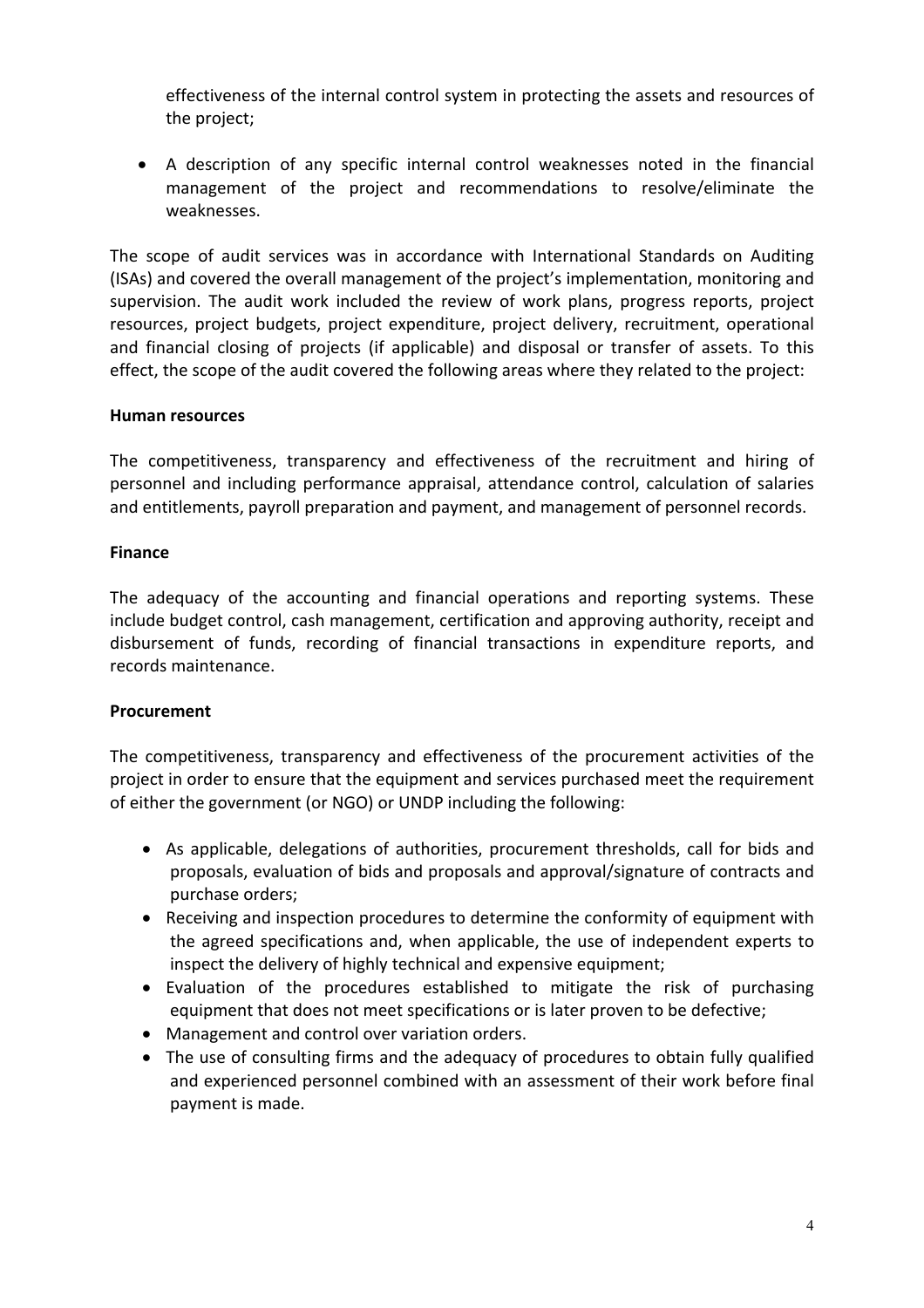## **Asset management**

The adequacy of the procedures surrounding equipment (typically vehicles and office equipment) purchased for use of the project, such as receipt, storage, and disposal.

## **Cash management**

The adequacy of the review procedures enforced by the project for the safeguarding of cash.

## **General administration**

The adequacy of the procedures surrounding travel activities, vehicle management, shipping services, office premises and lease management, office communications and IT systems, and records maintenance.

## **1.2 .2. Scope limitation**

There were no limitations to our audit scope.

## **1.3.0 Summary of audit results**

## **1.3.1 Statement of Expenses**

Our review and evaluation of the statement of expenses disclosed an instance of deficiency.

• Overspent of budget category 3, 7 and 8, (Note 2.2.2).

#### **1.3.3 Status of Prior Year Audit Recommendations**

There was no prior year audit to follow up on corrective measures.

#### **1.3.4 Summary of Management comments**

• Finding: Overspent of budget category 3, 7 and 8, (Note 2.2.2).

**Management Comments:** "EDUCARE team acknowledges that there were overspent in the categories mentioned. The letter explaining the overspent was however sent to PBSO Office and a copy was provided to the auditor"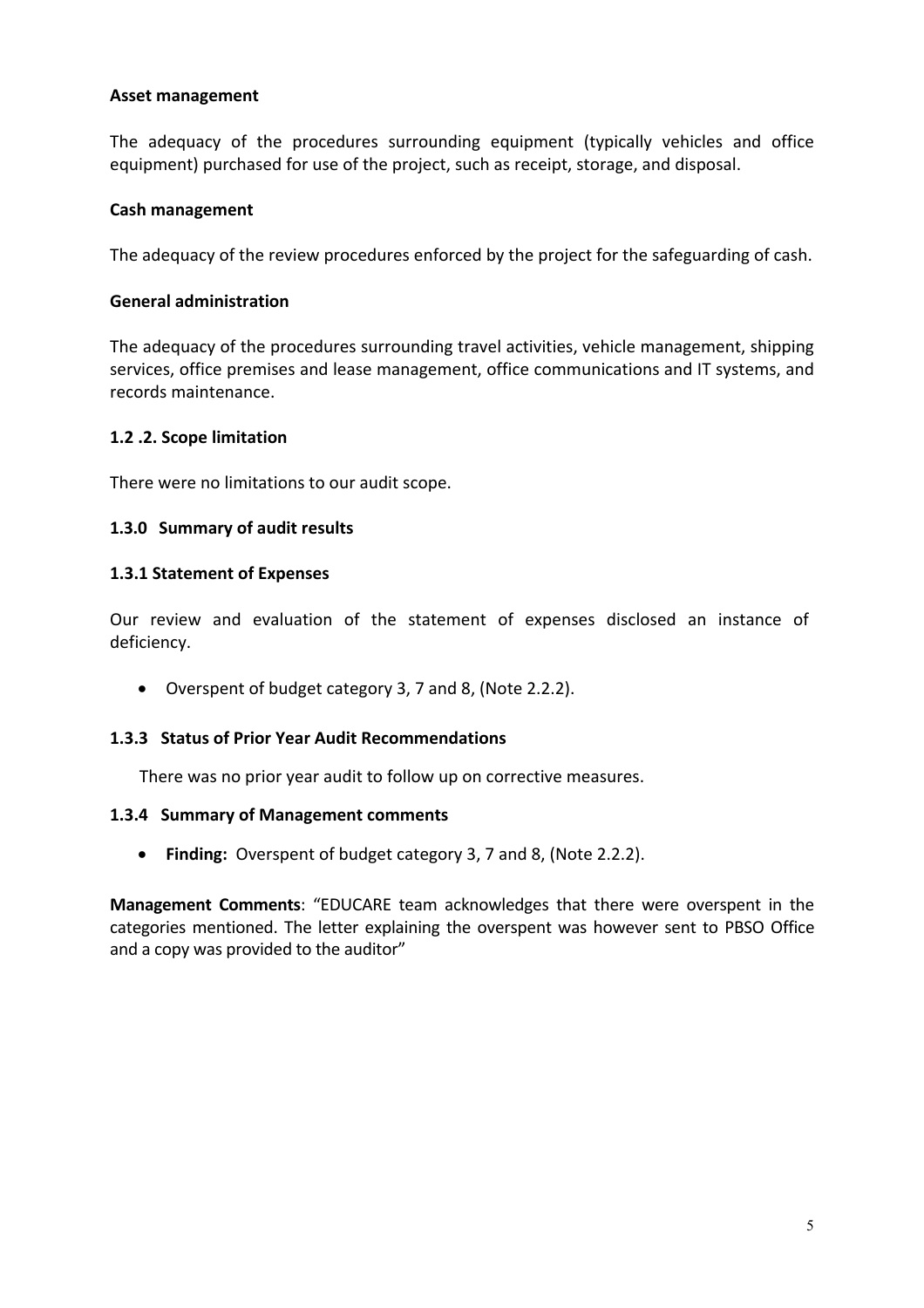## **2.0 INDEPENDENT'S AUDITORS' REPORT ON THE STATEMENT OF EXPENSES** FOR THE PERIOD APRIL 1, 2017 TO SEPTEMBER 30, 2018.

We have audited the accompanying statements of expenses ("the Statement") of EDUCARE Liberia engaged by the United Nations Development Programme (UNDP) under the agreement dated  $1<sup>st</sup>$  April, 2017 ("the Agreement") in connection with the project "Project "Strengthening Women's Right and Participation in Peacebuilding" under Project No. 104810: PBF/IRF-160" for the period ended September 30, 2018. The Statement has been prepared by management of EDUCARE in accordance with UNDP accounting policies.

#### **Management's Responsibility for the Financial Statements**

Management of EDUCARE Liberia is responsible for the preparation of the statement in accordance with the UNDP accounting policies and for such internal control as management determines is necessary to enable the preparation of financial statements that are free from material misstatement, whether due to fraud or error.

## Auditor's Responsibilities for the Audit of the Financial Statements

Our responsibility is to express an opinion on these financial statements based on our audit. We conducted our audit in accordance with International Standards on Auditing. Those standards require that we comply with ethical requirements and plan and perform the audit to obtain reasonable assurance about whether the financial statements are free from material misstatement. 

An audit involves performing procedures to obtain audit evidence about the amounts and disclosures in the financial statements. The procedures selected depend on the auditor's judgment, including the assessment of the risks of material misstatement of the financial statements, whether due to fraud or error. In making those risk assessments, the auditor considers internal control relevant to the entity's preparation of the financial statement in order to design audit procedures that are appropriate in the circumstances, but not for the purpose of expressing an opinion on the effectiveness of the entity's internal control. An audit also includes evaluating the appropriateness of accounting policies used and the reasonableness of accounting estimates made by management, as well as evaluating the overall presentation of the financial statement.

We believe that the audit evidence we have obtained is sufficient and appropriate to provide a basis for our audit opinion.

#### **Opinion**

In our opinion, the statement of expenses of the EDUCARE under the Agreement for the period April 1, 2017 to September 30, 2018 is prepared, in all material respects, in accordance with the UNDP accounting policies.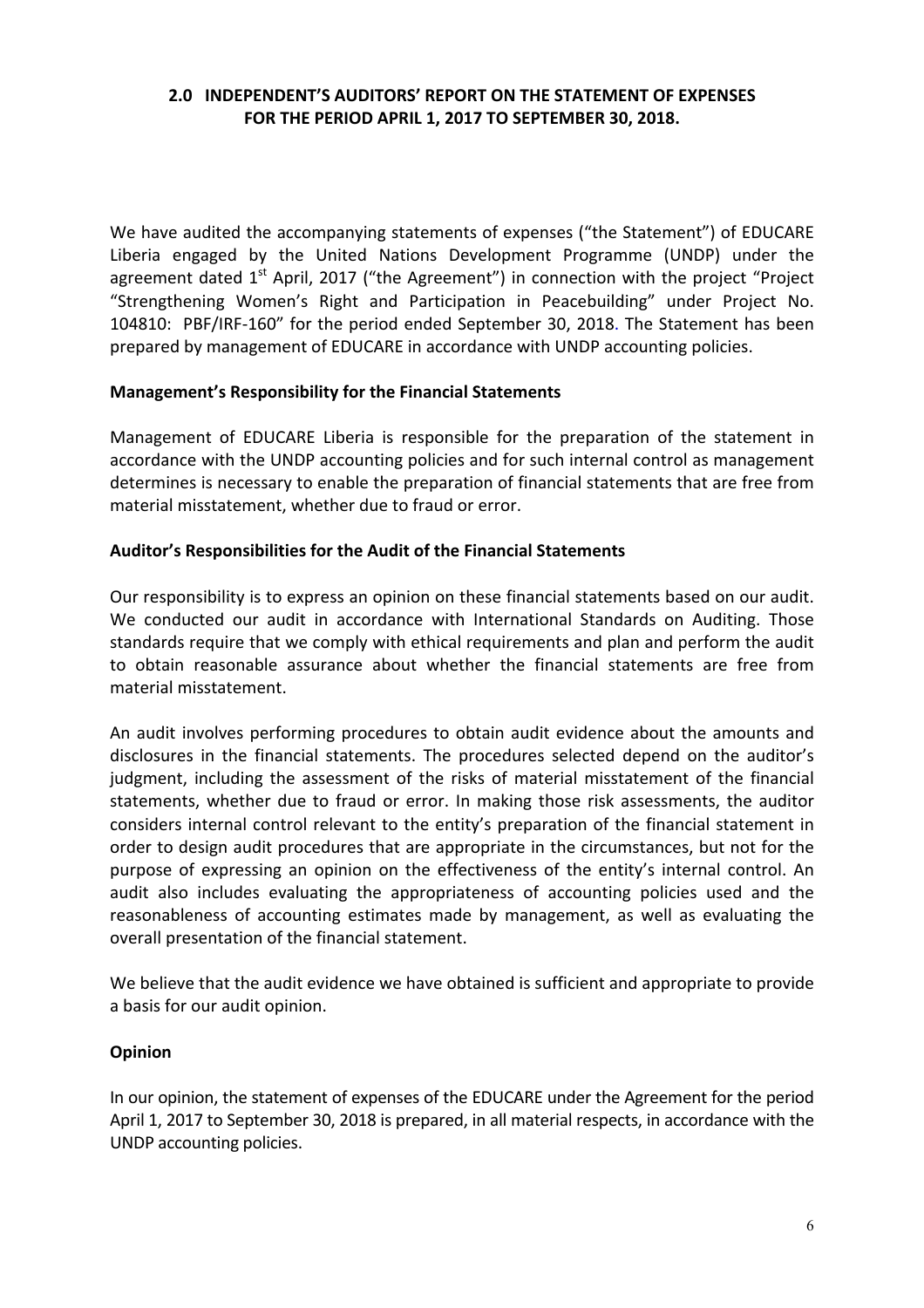Chustoptyn

Partner …………………………….. Christoph JMY Anagbonu FCCA. ICAG (Gh) (Practice License # ICAG/P/1071)

Date: November 12, 2018

Mensah Duah & Co. P. O. Box AN 19524 Accra North. Ghana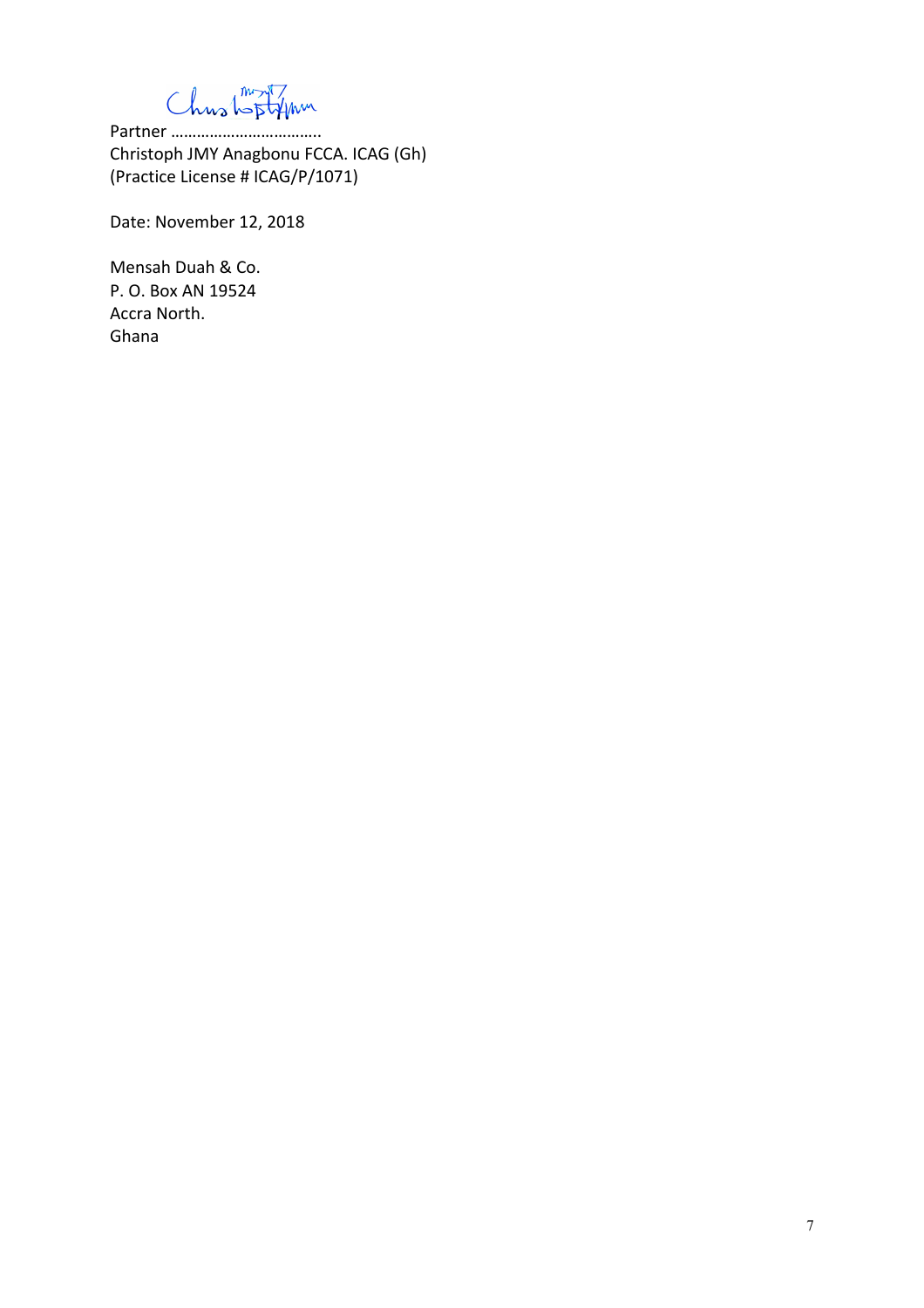## **2.1 Statement of Expenses** For the period from 1 April 2017 to 30 September, 2018

## **Award ID: 104810**

**Agency Project: PBF/ IRF -160** 

| Category                                    | <b>Description</b>                                            | <b>Budget</b> | Actual<br><b>Expenses</b> | <b>Notes</b> |  |
|---------------------------------------------|---------------------------------------------------------------|---------------|---------------------------|--------------|--|
|                                             |                                                               | <b>USD</b>    | <b>USD</b>                |              |  |
|                                             | <b>Total Funds received into Bank Account</b>                 |               | 449,888                   |              |  |
| $\mathbf{1}$                                | Staff and other personnel                                     | 68,750        | 60,909                    |              |  |
| $\overline{2}$                              | Supplies, Commodities, Materials                              | 19,579        | 14,457                    |              |  |
| 3                                           | Equipment, Vehicles and Furniture<br>(Including Depreciation) | 36,000        | 44,795                    | 2.2.2        |  |
| 4                                           | <b>Contractual Services</b>                                   | 52,000        | 48,407                    |              |  |
| 5                                           | Travel                                                        | 62,740        | 61,608                    |              |  |
| 6                                           | <b>Transfer and Grants to Counterparts</b>                    |               |                           |              |  |
| 7                                           | <b>General Operation and Other Direct Cost</b>                | 189,396       | 197,915                   | 2.2.2        |  |
|                                             | <b>Sub Total Project Cost</b>                                 | 428,465       | 428,090                   |              |  |
| 8                                           | <b>Indirect Support Cost</b>                                  | 21,423        | 21,684                    | 2.2.2        |  |
|                                             | <b>Total</b>                                                  | 449,888       | 449,775                   |              |  |
|                                             | <b>Fund Balance (Fund Received less Expenses)</b>             |               | <u> 113</u>               |              |  |
|                                             | <b>BANK RECONCILIATION AS AT 30 /09/2018</b>                  |               | <b>USD</b>                |              |  |
| Balance per Bank Statement as at 01/09/2018 |                                                               |               | 5,816                     |              |  |
| Checks issued, but not cleared:             |                                                               |               | 5,703                     |              |  |
| <b>Cash on Hand and Balance at Bank</b>     |                                                               |               | 113                       |              |  |
|                                             |                                                               |               |                           |              |  |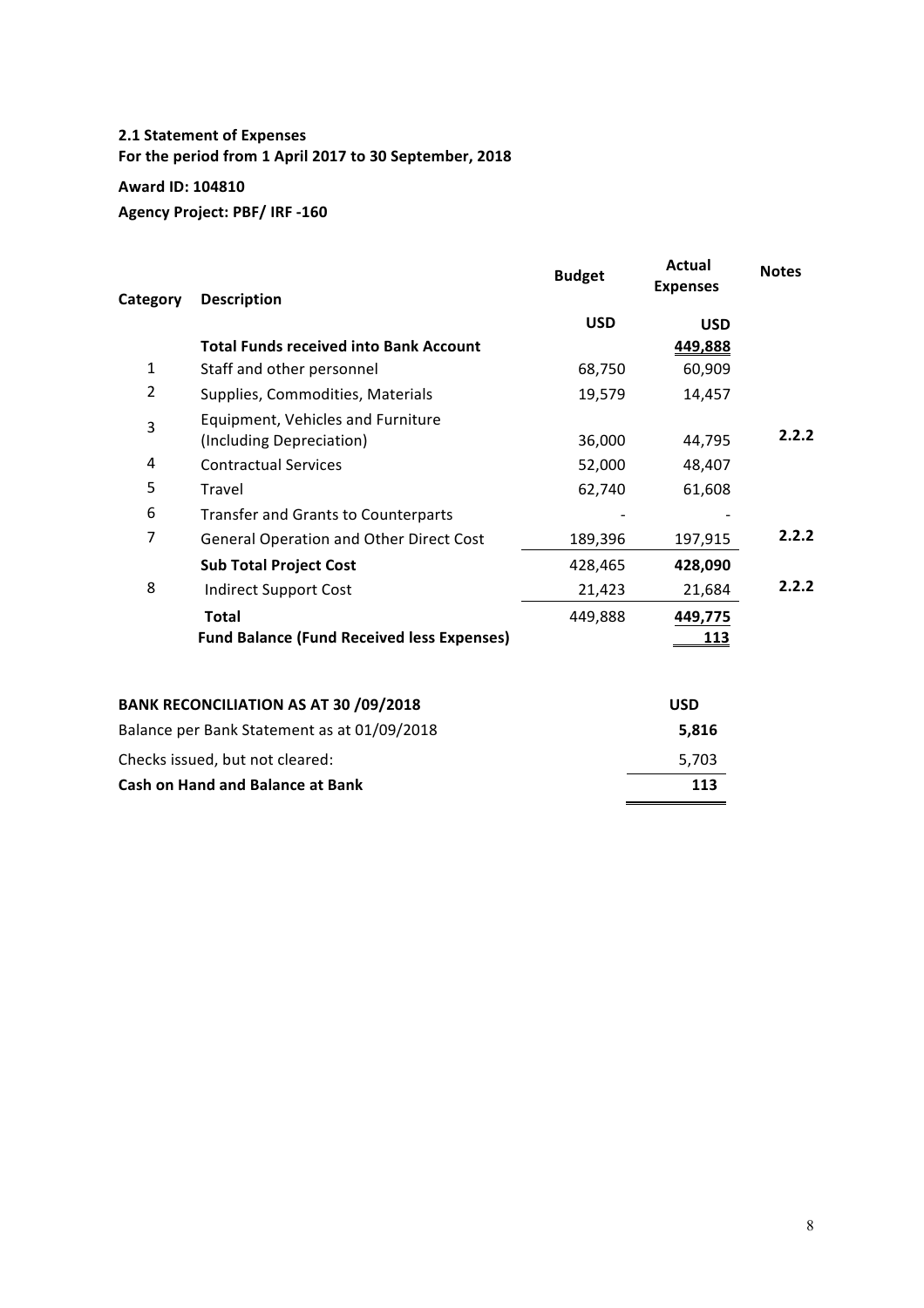## **2.2 Notes to the Statement of Expenses**

## **2.2.1 Basis of accounting**

EDUCARE Liberia uses a cash basis of accounting. Under the cash basis of accounting, funds received is not recorded until received in cash and expenses are assigned to the period in which cash payment is made.

## **2.2.2 Overspent on budgeted category 3, 7 and 8.**

**Condition**: During our audit, we found that funds were overspent on Category 3 - Equipment, Vehicle and Furniture; Category 7- General Operating and Other Direct Cost and Category 8 – Indirect Support Cost without prior approval.

**Criteria**: According to the grant agreement funds should not be shifted among cost categories except by prior approval.

**Effect**: Shifting funds without prior approval which will amount to noncompliance with grant agreement and also affect the prudent use of funds for their intended purposes.

**Recommendation**: We recommend that EDUCARE should always seek prior approval for any budget shift.

**Management Comment:** "EDUCARE team acknowledges that there were overspent in the categories mentioned. The letter explaining the overspent was sent to PBSO Office and a copy was provided to the auditors".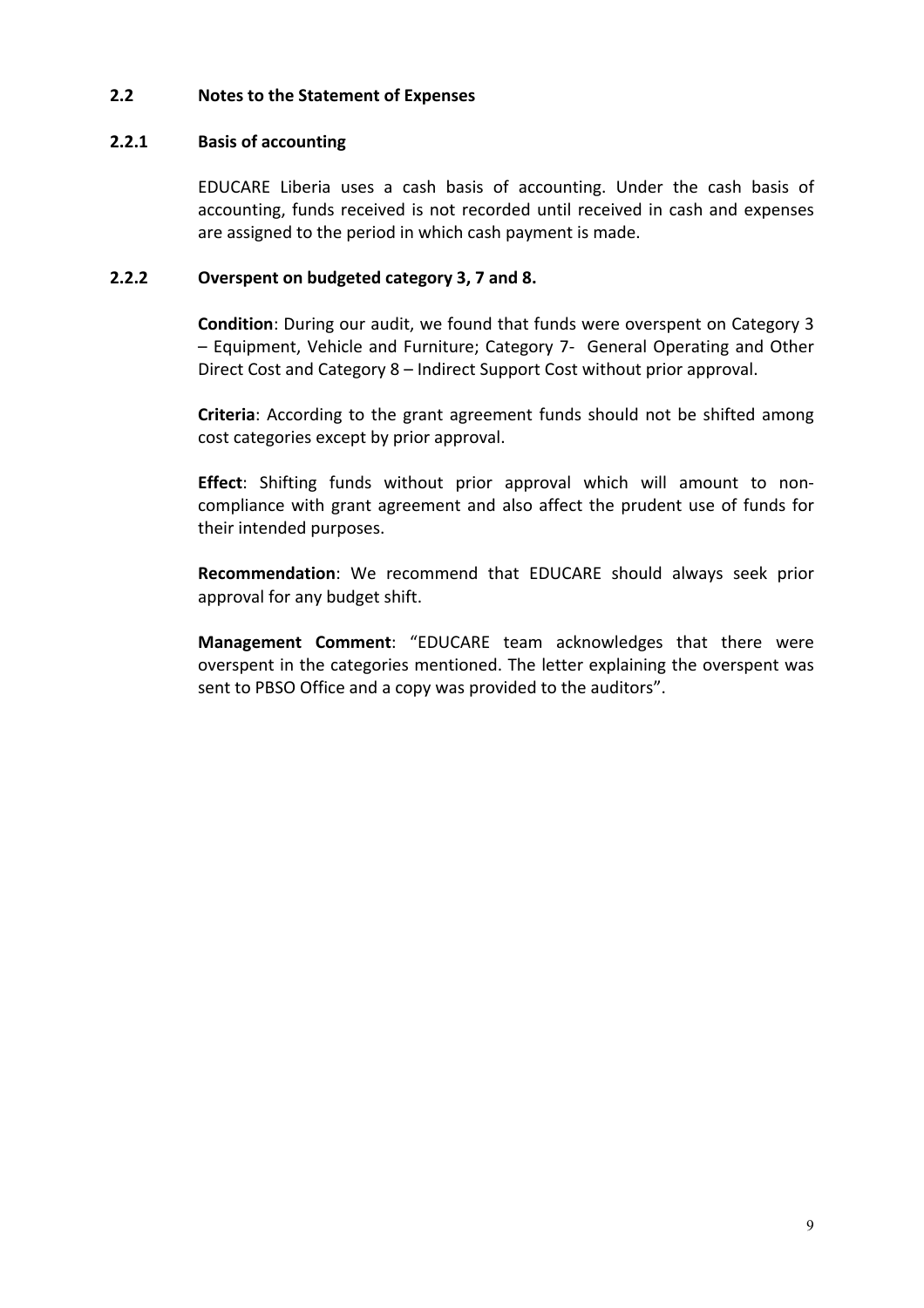#### **3.0 INDEPENDENT AUDITOR'S REPORT ON THE STATEMENT OF ASSETS**

We have audited the accompanying statement of assets ("the statement") of EDCUCARE Liberia (the "recipient"), engaged by United Nations Development Foundation under the agreement dated  $1<sup>st</sup>$  April (the "Agreement"), in connection with the project "Project "Strengthening Women's Right and Participation in Peacebuilding" under Project No. 104810: PBF/IRF-160" for the period ended September 30, 2018. The statement has been prepared by the recipient in accordance with the United Nations Development Programme accounting policies.

#### **Management's Responsibility for the Statement**

Management of the recipient of funds is responsible for the preparation of the statement in accordance with the United Nations Development Programme accounting policies and for such internal control as management determines is necessary to enable the preparation of the statement that is free from material misstatement, whether due to fraud or error.

#### **Auditor's Responsibility**

Our responsibility is to express an opinion on the statement based on our audit. We conducted our audit in accordance with International Standards on Auditing (ISA). Those standards require that we comply with ethical requirements and plan and perform the audit to obtain reasonable assurance about whether the statement is free from material misstatement.

An audit involves performing procedures to obtain audit evidence about the amounts and disclosures in the statement. The procedures selected depend on the auditor's judgment, including the assessment of the risks of material misstatement of the statement, whether due to fraud or error. In making those risk assessments, the auditor considers internal control relevant to United Nation Development Programme preparation of the statement in order to design audit procedures that are appropriate in the circumstances, but not for the purpose of expressing an opinion on the effectiveness of the project's internal control. An audit also includes evaluating the appropriateness of accounting policies used and the reasonableness of accounting estimates made by management, as well as evaluating the presentation of the statement.

We believe that the audit evidence we have obtained is sufficient and appropriate to provide a basis for our audit opinion.

#### **Opinion**

In our opinion, the statement of assets of the recipient under the Agreement as at  $30<sup>th</sup>$ September 2018, is prepared, in all material respects, in accordance with the UNDP accounting policies.

Chustoffm

Partner …………………… Christoph JMY Anagbonu FCCA. ICAG (Gh) (Practice License # ICAG/P/1071) Date: November 12, 2018 Mensah Duah & Co. P. O. Box AN 19524 Accra North. Ghana